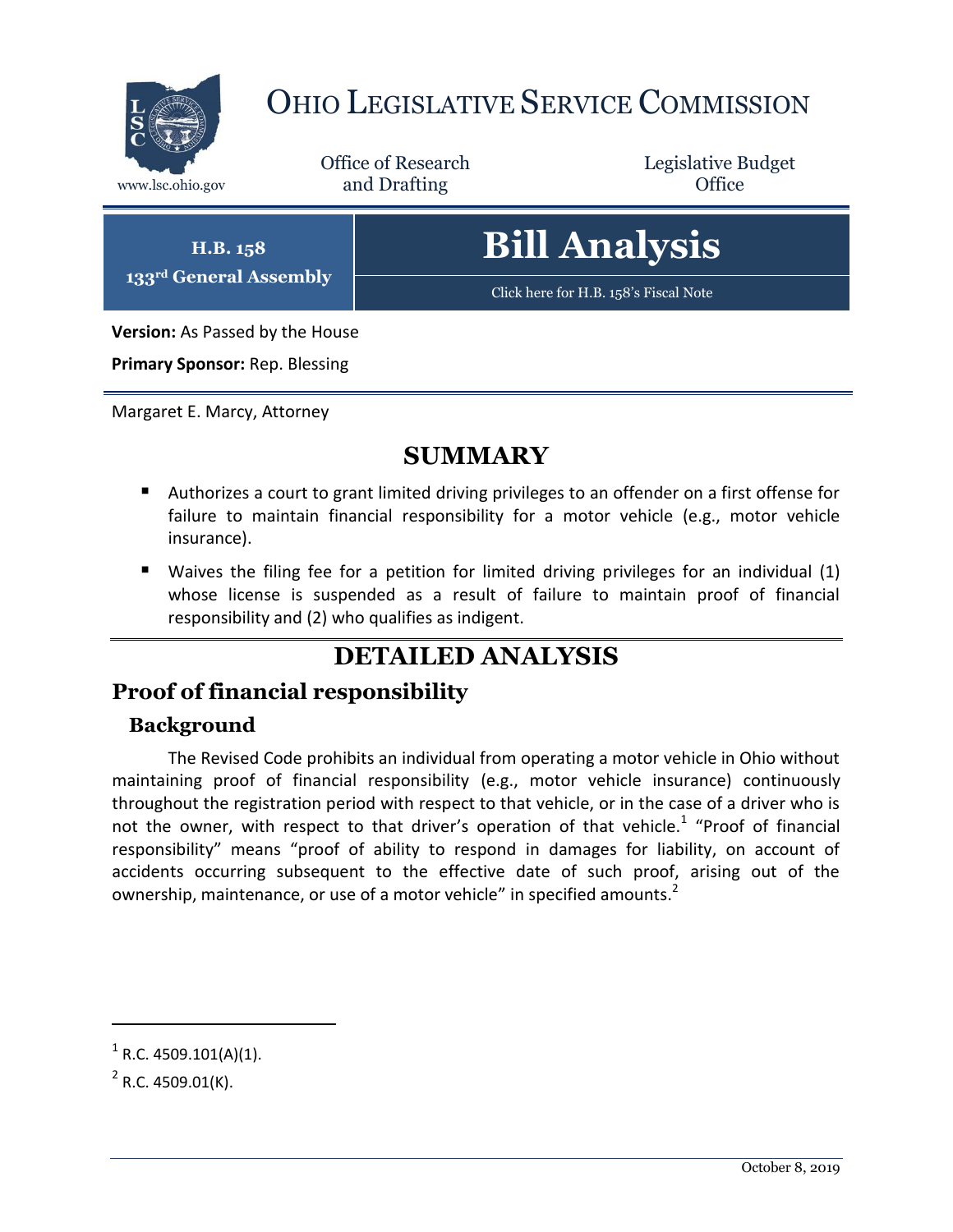#### **Failure to produce proof of financial responsibility**

A person is required to provide proof of financial responsibility in certain circumstances, such as when stopped for a traffic violation.<sup>3</sup> The law imposes civil penalties for failure to maintain financial responsibility as required, which are explained as follows:

- On a first offense:
	- $\Box$  Suspension of driver's license until requirements are met (generally the requirement is to present proof of financial responsibility);
	- $\Box$  \$100 reinstatement fee.<sup>4</sup>
- On a second offense that occurs within five years of the first violation:
	- Suspension of driver's license for one year (the court may grant limited driving privileges, but not for the first 15 days of the suspension, and only if the person presents proof of financial responsibility);
	- $\Box$  \$300 reinstatement fee.<sup>5</sup>
- On a third (or more) offense that occurs within five years of the first violation:
	- Suspension of driver's license for two years (the court may grant limited driving privileges, but not for the first 30 days of the suspension, and only if the person presents proof of financial responsibility);
	- $\Box$  \$600 reinstatement fee.<sup>6</sup>

#### **Indigency waiver and limited driving privileges**

As implied above, a court may grant a person limited driving privileges on a second or third offense, but not on a first offense. That is, current law does not state that a person, who fails to maintain proof of financial responsibility once and is unable to pay reinstatement fees, may be granted limited driving privileges. The bill allows a court to grant limited driving privileges on a first offense, but only if the person presents proof of financial responsibility and is enrolled in a driver's license reinstatement fee payment plan (which allows an offender to pay the reinstatement fee in installments of \$50 per month or more).<sup>7</sup>

To apply for limited driving privileges, an individual generally has to file a petition for limited driving privileges, the cost of which varies in each court. The bill allows a clerk of court

 $\overline{a}$ 

 $3$  R.C. 4509.101(A)(3).

 $^4$  R.C. 4509.101(A)(2)(a) and (d) and (A)(5).

 $^5$  R.C. 4509.101(A)(2)(b) and (d) and (A)(5).

 $^6$  R.C. 4509.101(A)(5)(c) and (d).

 $^7$  R.C. 4509.101(A)(2)(a). Generally, unless expressly authorized by the Revised Code, a court may not grant limited driving privileges during any suspension imposed by the Bureau of Motor Vehicles (BMV). The suspension at issue here is imposed by the BMV. R.C. 4510.021(B).